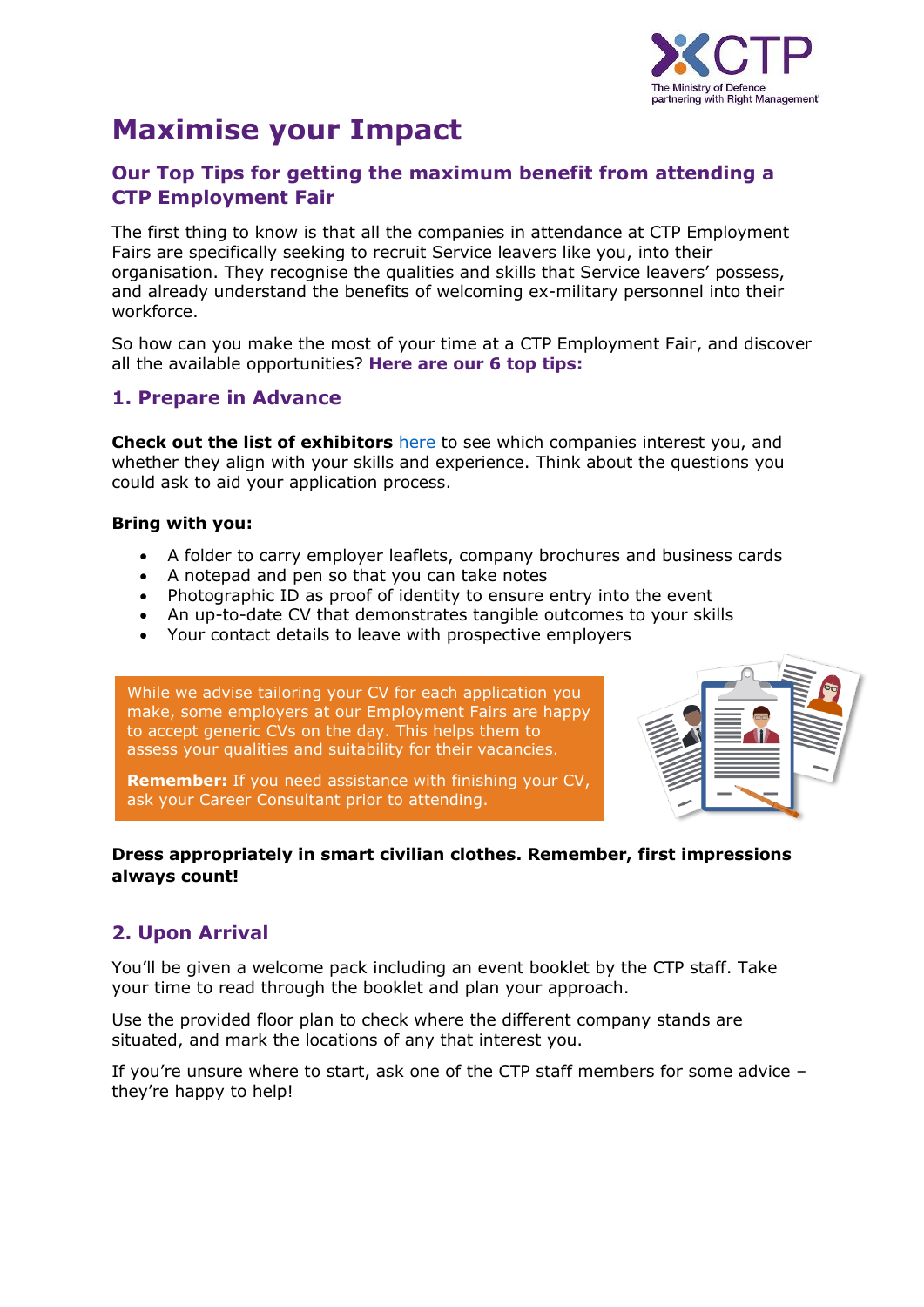

## **3. Approaching an Employer**

Smile and introduce yourself with a handshake to help build an immediate rapport.

Some good ice-breaker questions include:

- Could you tell me a little bit about your business?
- How large an organisation are you?
- What type of person and skills are you looking for?

You can then use their answers to guide your response – highlighting how your skills and experience make you an ideal candidate for their organisation.

Be ready to discuss your career goals, qualifications and personal interests; and try to acquire a business card at the end of the discussion – taking a note of who you spoke to for future reference.

If requested, feel free to provide employers with a copy of the CV you have with you. However, due to changes in data privacy regulations, some employers have internal policies mandating they don't collect paper CVs.

So, be sure to ask for a contact name and email address that you can send a more targeted CV to after the event (even if you've already handed over a generic CV).



# **4. Questions to Ask**

Here's a list of some example questions you might like to ask throughout the event to aid your future job search. But **please note**, this list isn't exhaustive, and we strongly advise preparing some other questions prior to your arrival.

- 1. What does the job involve?
- 2. What training is required?
- 3. What are the prospects for promotion?
- 4. What kind of person would be suited to the job?
- 5. What skills are needed?
- 6. Are there vacancies across a wide range of locations?
- 7. Would I work on my own inititive or as part of a team?
- 8. Does the job involve meeting people?
- 9. Would the company be prepared to train the right person?
- 10.What are the drawbacks/challenges of the job?
- 11.How did these vacancies arise?

# **5. During the Event**

**Take your time.** The companies are there all day, so take a moment to reflect on the discussion. You might want to make some notes to help you compile a targeted CV at a later date for a particular employer. Feel free to use the designated '**chill out' zone** to do this.

If for any reason you don't manage to speak to an employer you'd have liked to, try to acquire their company literature before you leave so that you can contact them post-event.